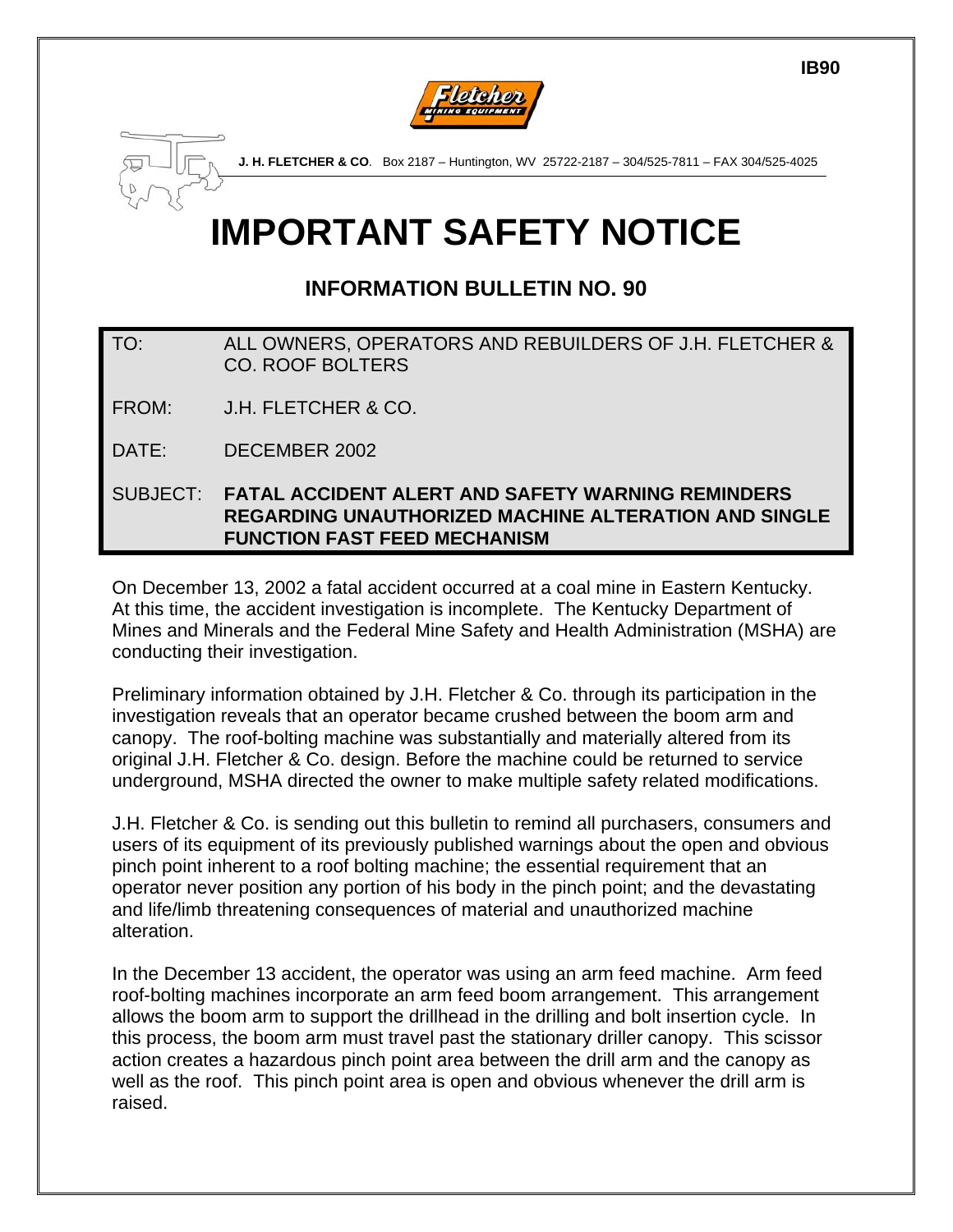Information Bulletin No. 90 Subject: Relief Valve December 2002 Page 2

This same pinch point exists in the mast feed machine. While the fatality on December 13 did not involve a mast feed machine, the same general principles apply: this pinch point area must be avoided.

There is no operational need or reason for anyone to place his head or any body part in this pinch point area. Each operator is responsible for his own safety. The J.H. Fletcher & Co. roof bolting machines are specifically designed to protect an operator from encountering this pinch point. Failure to operate the machine in a safe manner, such as by placing one's head into this pinch point area and activating a lever, is an unauthorized and unsafe practice.

**DURING MACHINE MAINTENANCE, BEFORE ANY MAINTENANCE IS PERFORMED TO THE DRILL HEAD, DRILL ARM/MAST OR THE COMPONENTS THEREOF, THE MAINTENANCE PERSONNEL MUST DEENERGIZE THE MACHINE AND ENSURE THAT THERE IS NO HYDRAULIC PRESSURE IN THE VALVE BANK TO THE DRILLING ARM/MAST AND MECHANISM. SPECIFIC INSTRUCTIONS FOR MAINTENANCE PERSONNEL ARE PUBLISHED IN EACH MACHINE'S MAINTENANCE MANUAL.** 

J.H. Fletcher & Co. posts safety-warning labels on the drill arm and mast reminding operators to avoid this pinch point.<sup>[1](#page-1-0)</sup> A copy of all warning labels, which J.H. Fletcher & Co. mounts on its arm feed machines, and a drawing of the boom arm guard are enclosed with this Bulletin.

Before 1994, all J.H. Fletcher & Co. machines that were equipped with a fast feed mechanism were designed with a single fast feed lever actuation mechanism.

In 1994, J.H. Fletcher & Co. successfully developed a two handed fast feed design, which it has incorporated into all machines designed after that date and all machines which have been returned to it for modernization since that time.

<span id="page-1-0"></span> $\overline{\phantom{a}}$ 

<sup>1</sup> **You should regularly inspect all roof bolting machines. If any warning label is removed, defaced or illegible, you should order replacement labels. Call J.H. Fletcher & Co. or one of its distributor's for the proper warning label kit for your particular model of roof drill.** 

**In addition to warning labels, J.H. Fletcher & Co. has previously published warnings through various media about the pinch point hazard. You may contact the Risk Management Department at 304-525-7811 and speak with David Cooper about the various materials available for use with operators such as videotapes, additional copies of Operator's Manuals, etc.**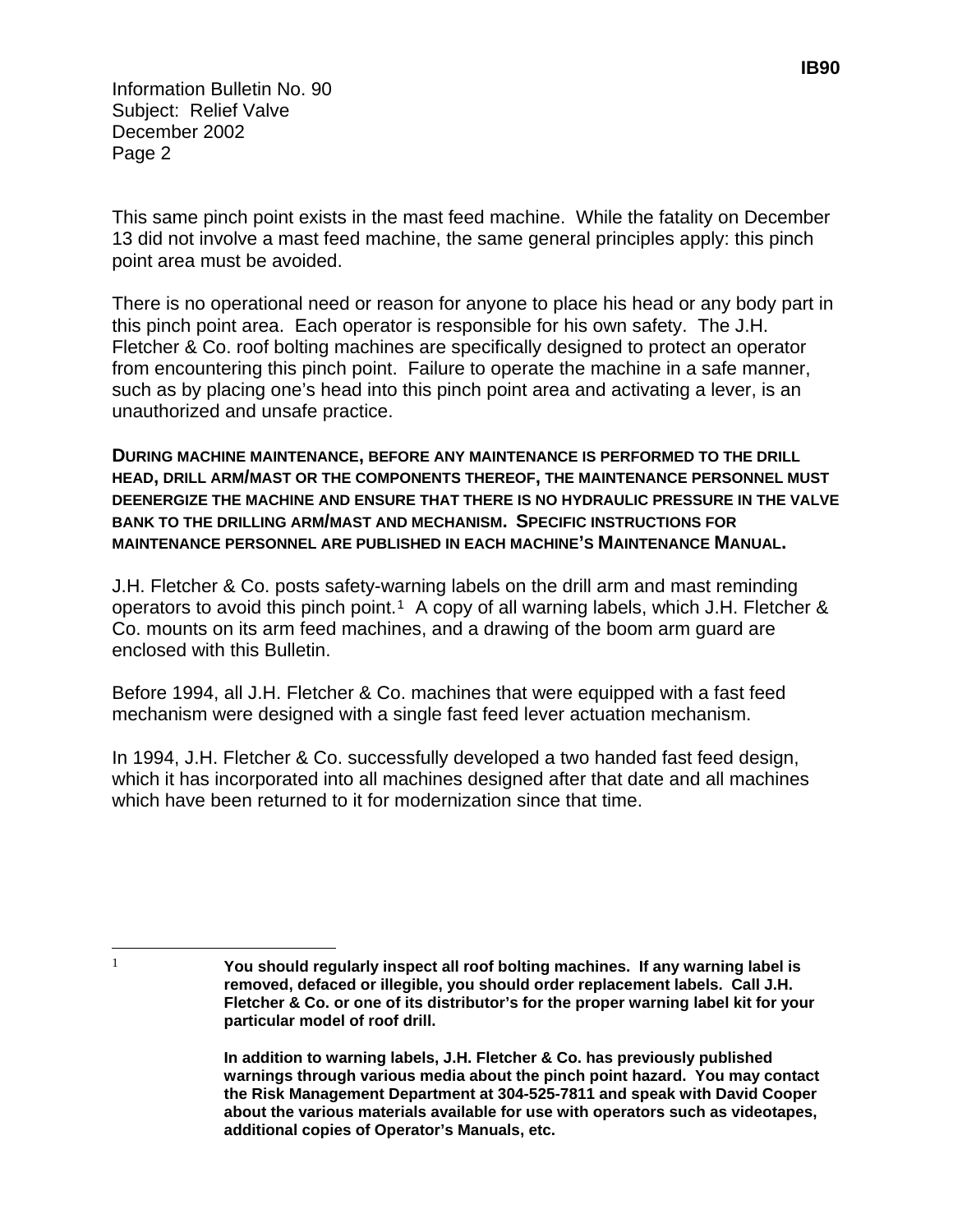Information Bulletin No. 90 Subject: Relief Valve December 2002 Page 3

The machine involved in the December 13 fatality was a single fast feed function machine, which had not been modernized. J.H. Fletcher & Co. repeats its previously published warnings and recommendations and urges that all pre-1994 machines be retrofitted to include a two hand fast feed mechanism or that the fast feed mechanism be disconnected immediately.

The State of West Virginia requires a two hand fast feed system or disconnection of any single fast feed function. J.H. Fletcher & Co. is aware of information that the Commonwealth of Kentucky is considering adoption of this same requirement.

As stated, the machine involved in the December 13 accident did not have a two hand fast feed mechanism. Its single fast feed mechanism had not been disconnected. Additionally, the single function fast feed lever had been materially and substantially altered by the attachment of a pipe to the normal control lever. J.H. Fletcher & Co. is of the opinion that this material and unauthorized alteration of the fast feed lever contributed to the death.

### **IF YOU OWN OR USE A ROOF BOLTING MACHINE THAT HAS A FLETCHER IDENTIFICATION TAG AND A SINGLE FUNCTION FAST FEED MECHANISM WHICH HAS NOT BEEN DISCONNECTED, PLEASE CONTACT DAVID COOPER AT 304-525-7811 IMMEDIATELY.**

It is, therefore, essential that you take the following steps immediately:

1. Inspect all Fletcher roof-bolting machines.

If you are using the fast feed lever and it is a single lever handle, immediately remove the handle so that the fast feed function is disconnected. Notify David Cooper at J.H. Fletcher & Co. so that we may evaluate your situation and make the proper recommendations for you to employ with your machine.

Remember that purchasing any two hand fast feed kit from a non-OEM distributor could result in a material alteration of the machine. J.H. Fletcher & Co. cannot certify or evaluate the quality of another manufacturer, vendor or supplier's product. J.H. Fletcher & Co.'s two-hand fast feed kit meets its original manufacturer specifications.

2. All operators should be reminded again to pay attention to all pinch points encountered when operating a machine. Each operator should be reminded by verbal instruction that the pinch point created in every drilling cycle should be avoided and the failure to avoid that pinch point might result in serious injury or death.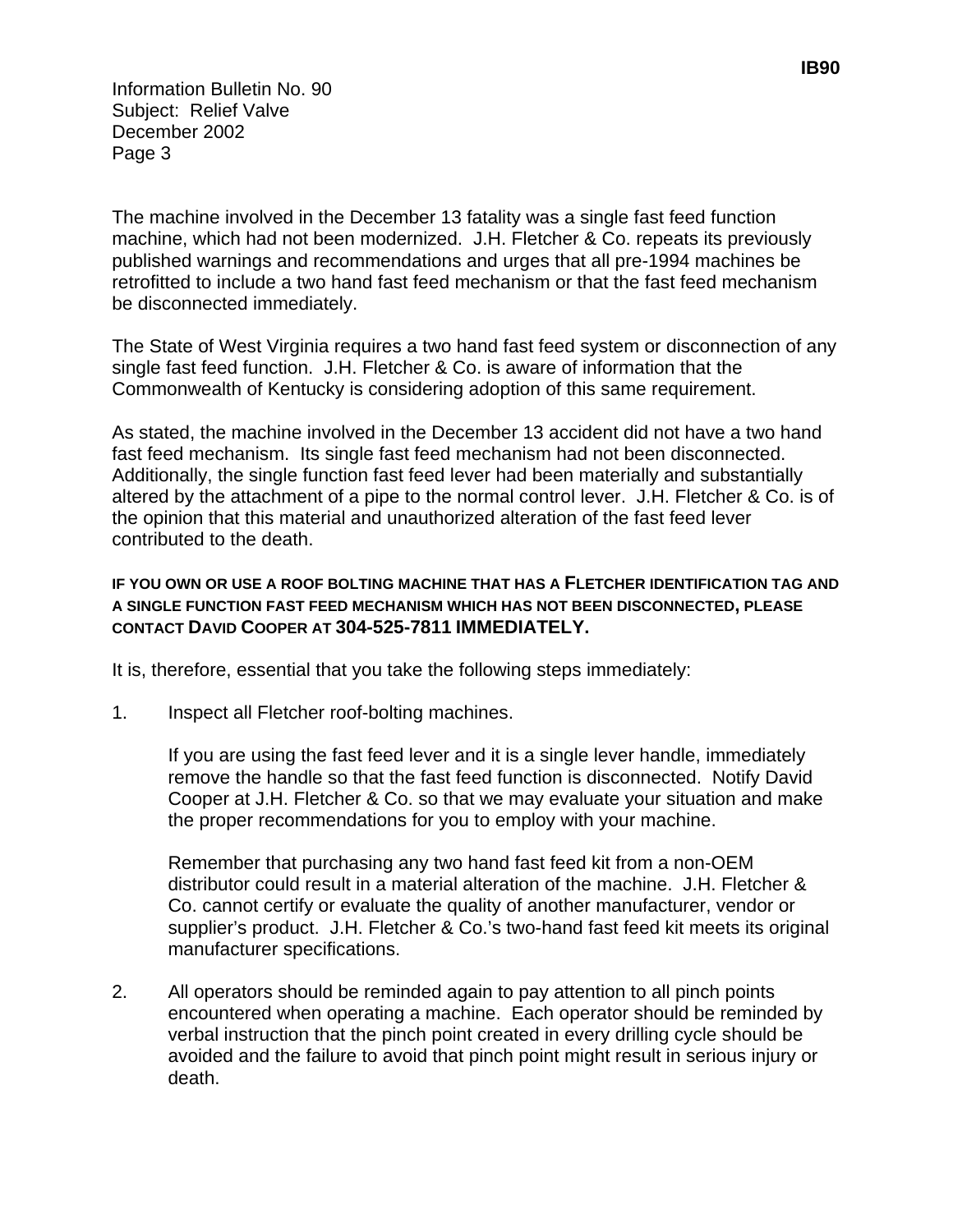Information Bulletin No. 90 Subject: Relief Valve December 2002 Page 4

> To assist you in this reminder warning to operators and users, J.H. Fletcher & Co. encloses the attached handout. You are requested to provide this handout directly to every operator, maintenance personnel, user and foreman so that all persons responsible for safe operation of a machine and its maintenance are reminded of this issue. J.H. Fletcher & Co. also encloses posters for you to place in a location where all persons will be reminded of this issue.

As you may know, J.H. Fletcher & Co. has instructional videos available. Also, if you need additional copies of the Machine Mounted Operator's Manuals, Operator's Manuals, Service Manuals or Maintenance Manuals, which are provided by Fletcher with any machine, please contact David Cooper for reordering.

- 3. Examine the drill control handles. UNDER NO CIRCUMSTANCE should any handle be altered, added to, changed, bent, lengthened, shortened, or substituted from its original design. Any alteration of these handles can affect the performance of the valve and jeopardize the safety of the operator. For information on replacement handles, we recommend you contact J.H. Fletcher & Co.
- 4. Always maintain warning labels, boom arm guards on the boom arm, identification tags on the handles, and handle separator guides, and make sure the handles operate freely and in the direction of travel that the original manufacturer has recommended.

J.H. Fletcher & Co. believes that any alteration of the machine can substantially and materially affect the safety of the machine. J.H. Fletcher & Co. does not condone nor authorize any alteration of a machine, nor any remanufacturing of the machine other than by J.H. Fletcher & Co. or its authorized rebuilders.

These warnings and the substance of this Bulletin have previously been published in various media formats.

If you have any questions, please contact David Cooper at 304-525-7811.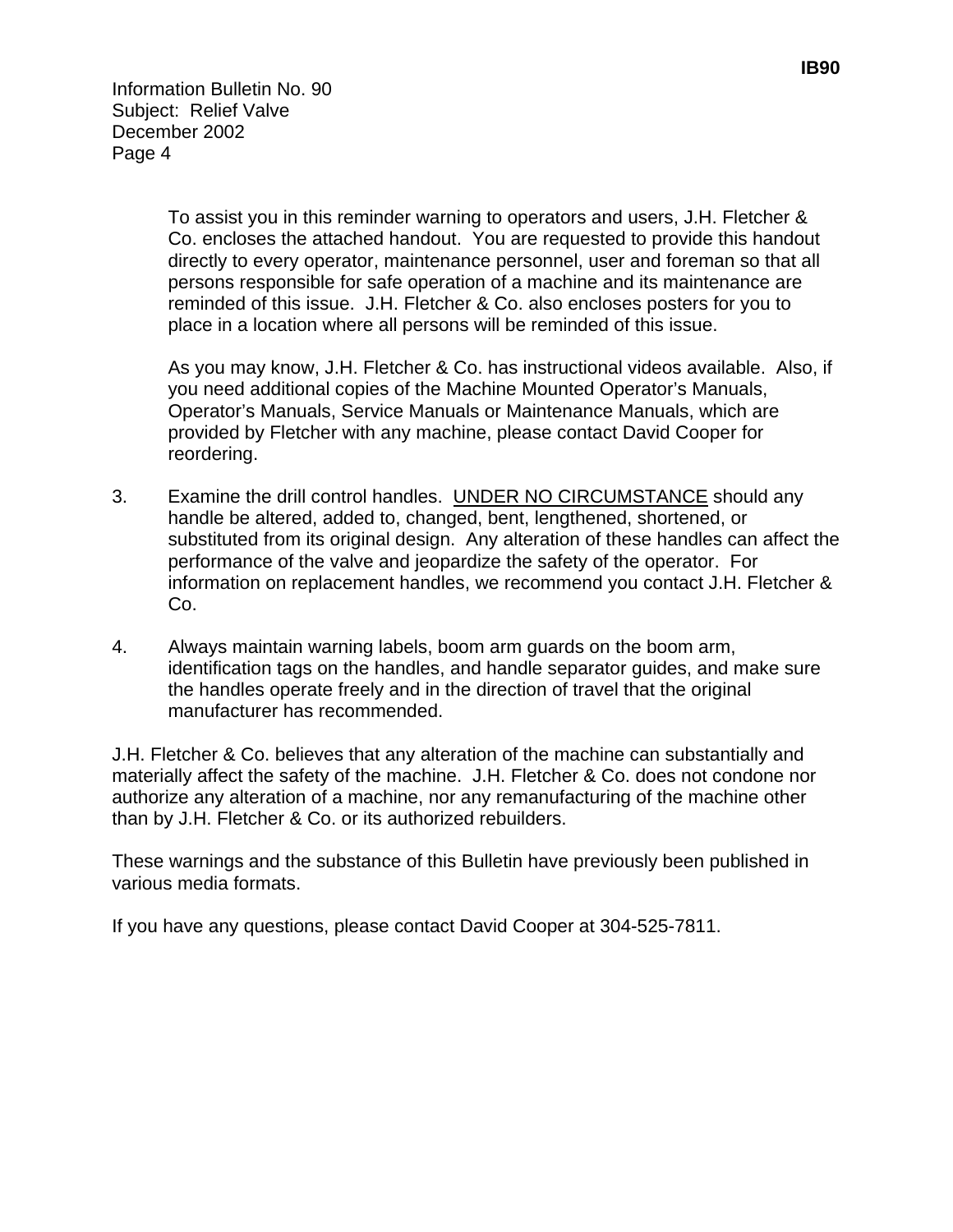



# **CRUSHING HAZARD! SERIOUS INJURY OR DEATH WILL OCCUR! NEVER PLACE YOUR HEAD OR** ANY BODY PART BETWEEN **BOOM AND CANOPY.**



PART NO.: 159076

**IB90**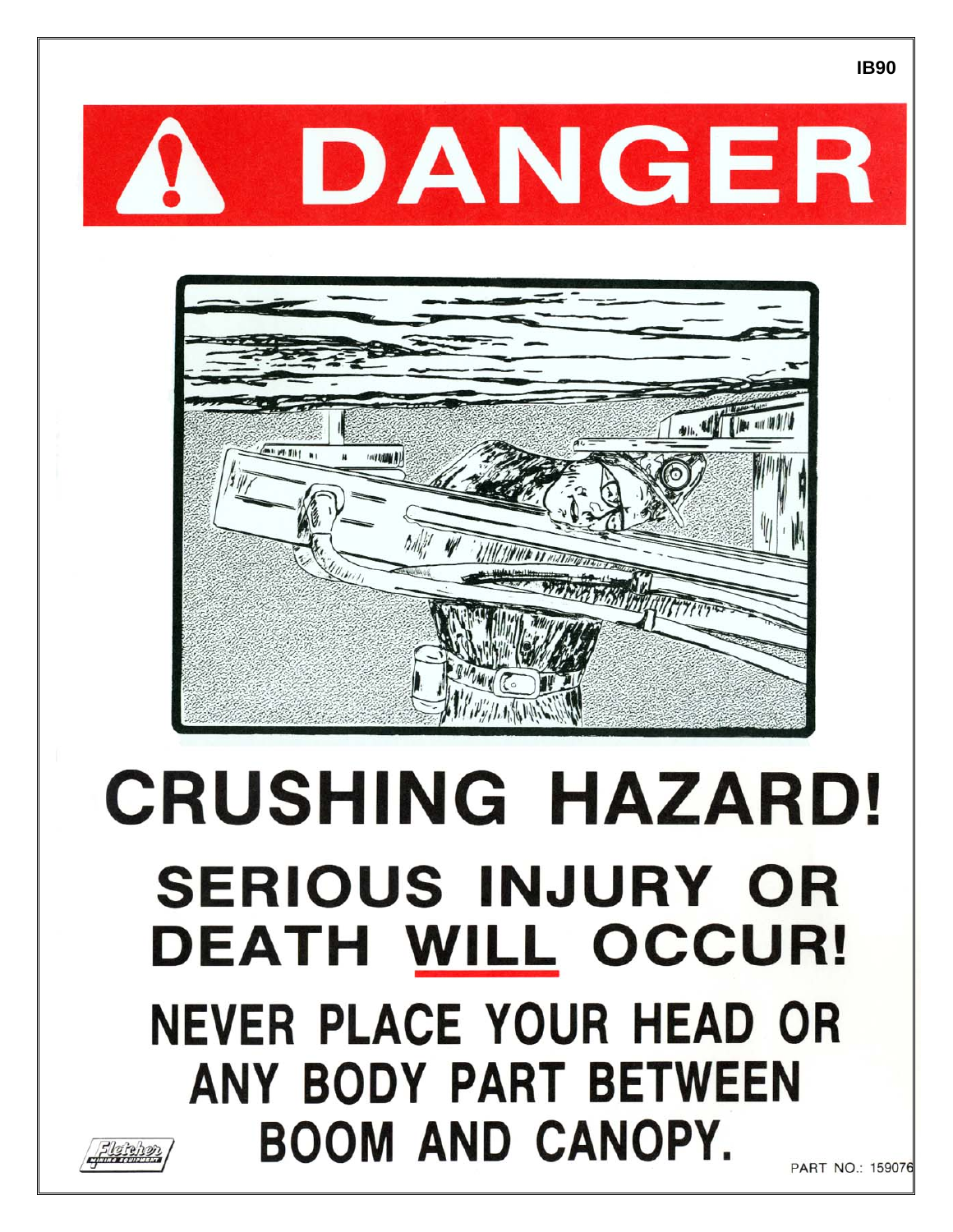### **IMPORTANT SAFETY NOTICE INFORMATION BULLETIN NO. 50**

### **TO: ALL OPERATORS OF ARM FEED ROOF BOLTERS**

### **FROM: J. H. FLETCHER & CO.**

J. H. Fletcher & Co. wishes to inform you of three fatal accidents to operators of arm feed roof bolters. These accidents resulted from operators placing their head in a hazardous position between the driller canopy and the arm of the feed boom.

Arm feed roof drills incorporate an arm feed boom arrangement. This arrangement allows the boom arm to support the drillhead in the drilling and bolt insertion cycle. In this process, the boom arm must travel past the stationary driller canopy, and this creates a hazardous pinch point area that must be avoided.

If you are operating a bolter, plan to operate a bolter or change out on a bolter during your work cycle, you should be aware that there is the potential for you to get your head or any body part caught between the boom and canopy if you do not stay clear of this mechanism.

### **TO AVOID THIS PINCH POINT YOU SHOULD:**

- 1. Constantly evaluate your job performance as a roof bolter. Stay clear of all pinch points. Make sure you:
	- A) Have adequate room to bolt.
	- B) Always shut the machine down before performing maintenance on your roof drill.
	- C) Never position yourself as shown in the illustration.
- 2. Make a visual inspection of your driller controls, checking for the following:
	- A) Make sure your driller control levers are self-centering.
	- B) Never modify or bend your driller control levers.
	- C) Make sure your strip switch is operating properly.
	- D) Maintain all boom arm guards.
- 3. If you have questions about operating the machine, review your operators manual or consult with your section foreman.
- 4. Report any unsafe or hazardous operating conditions to your foreman immediately, before continuing.

J. H. Fletcher & Co. feels there is no operational need or reason which requires an operator's head or other body part to be positioned in this hazardous area.

## **BE ALERT TO THE HAZARDS OF THIS PINCH POINT AT THE DRILLER CONTROLS.**

If you have any questions, notify your mine management.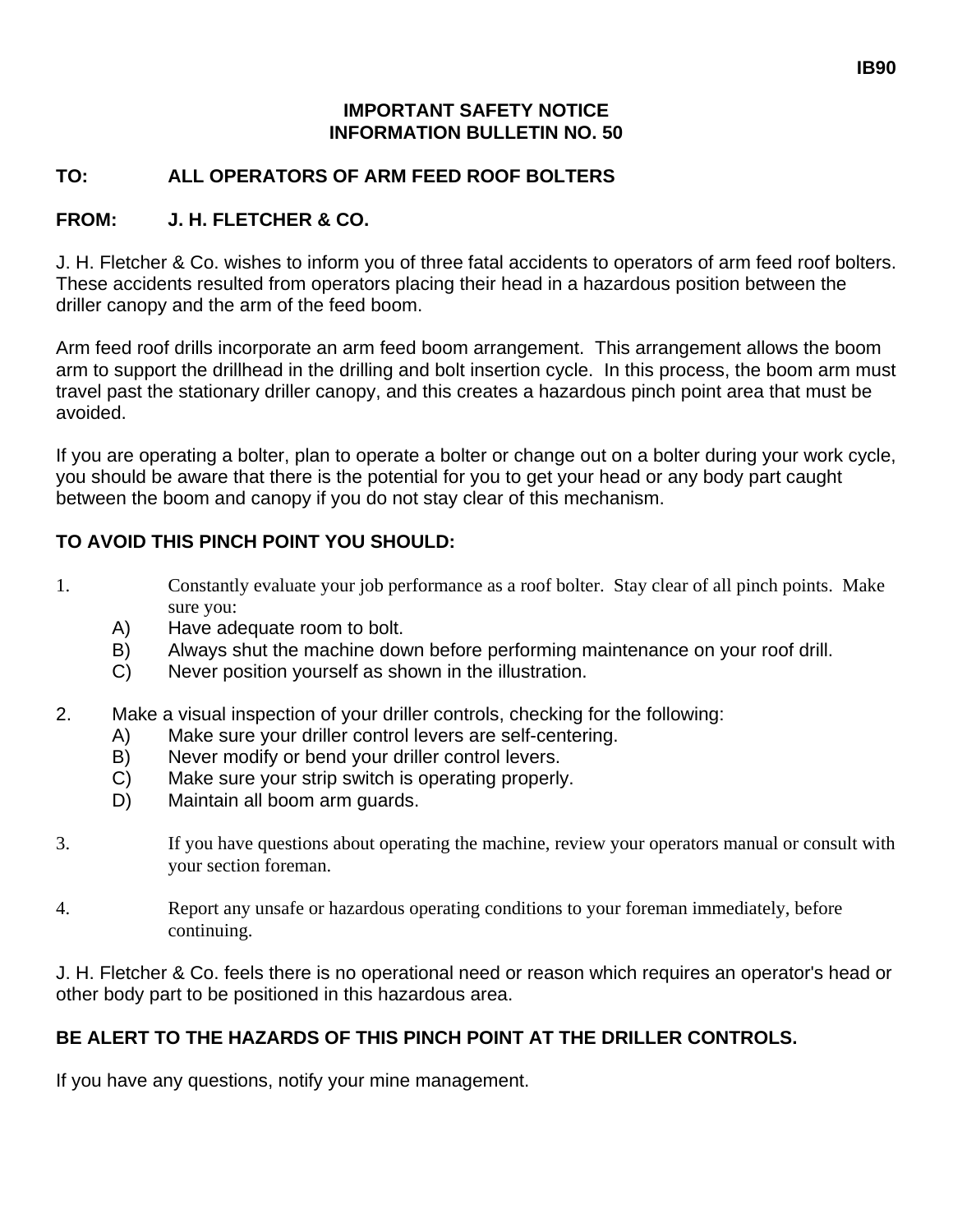# **THE DRAWINGS SHOWN ON THE FOLLOWING PAGES ARE TYPICALLY FOUND ON AN RRII/DDO MODEL MACHINE. IF YOU HAVE ANTHER MODEL OF ROOF DRILL AND WOULD LIKE DRAWINGS SPECIFIC TO YOUR TYPE OF MACHINE, CONTACT THE RISK MANAGEMENT DEPARTMENT OF J. H. FLETCHER & CO., 304/525-7811, ext. 240 or 241, OR EMAIL YOUR REQUEST TO [dcooper@jhfletcher.com.](mailto:dcooper@jhfletcher.com)**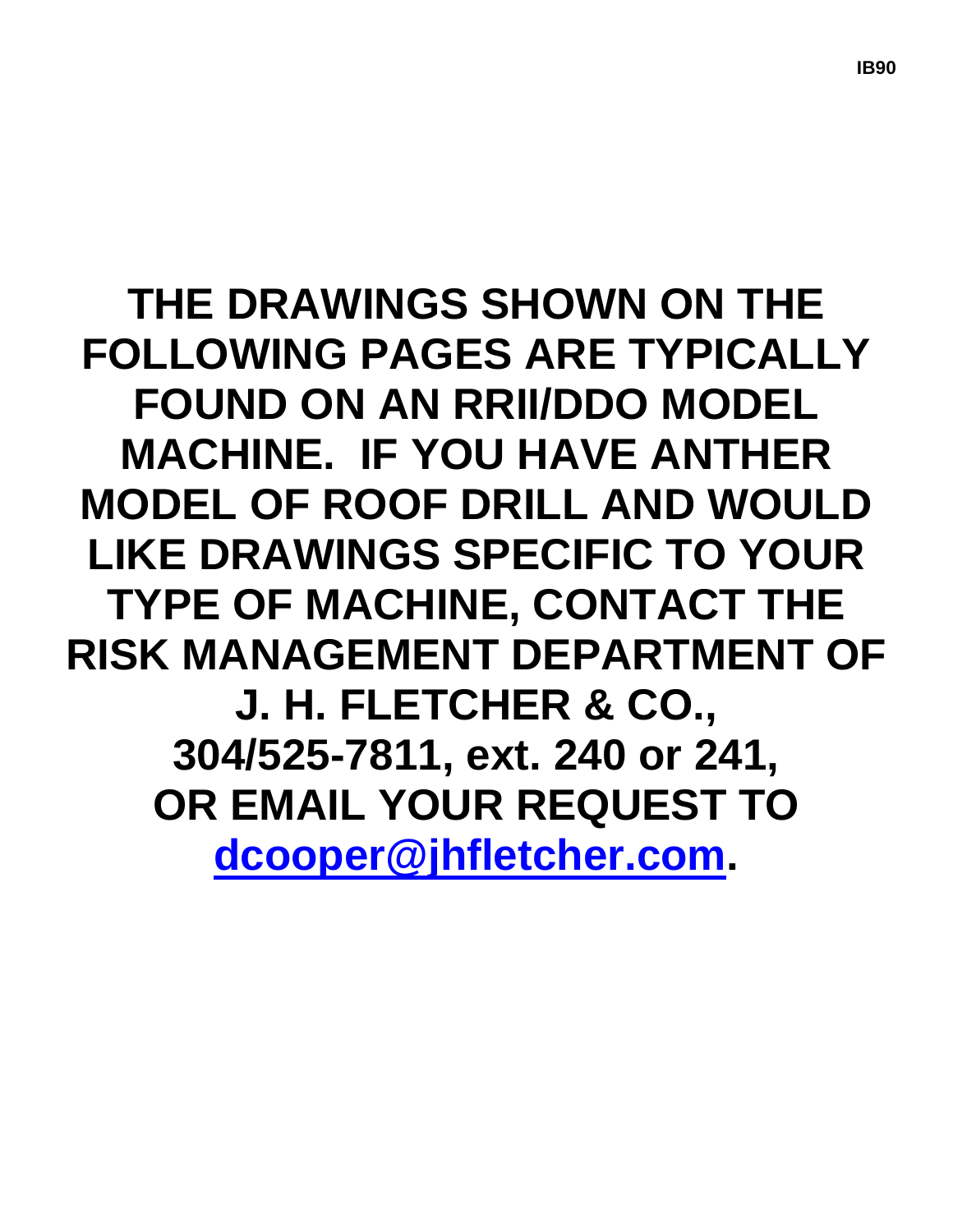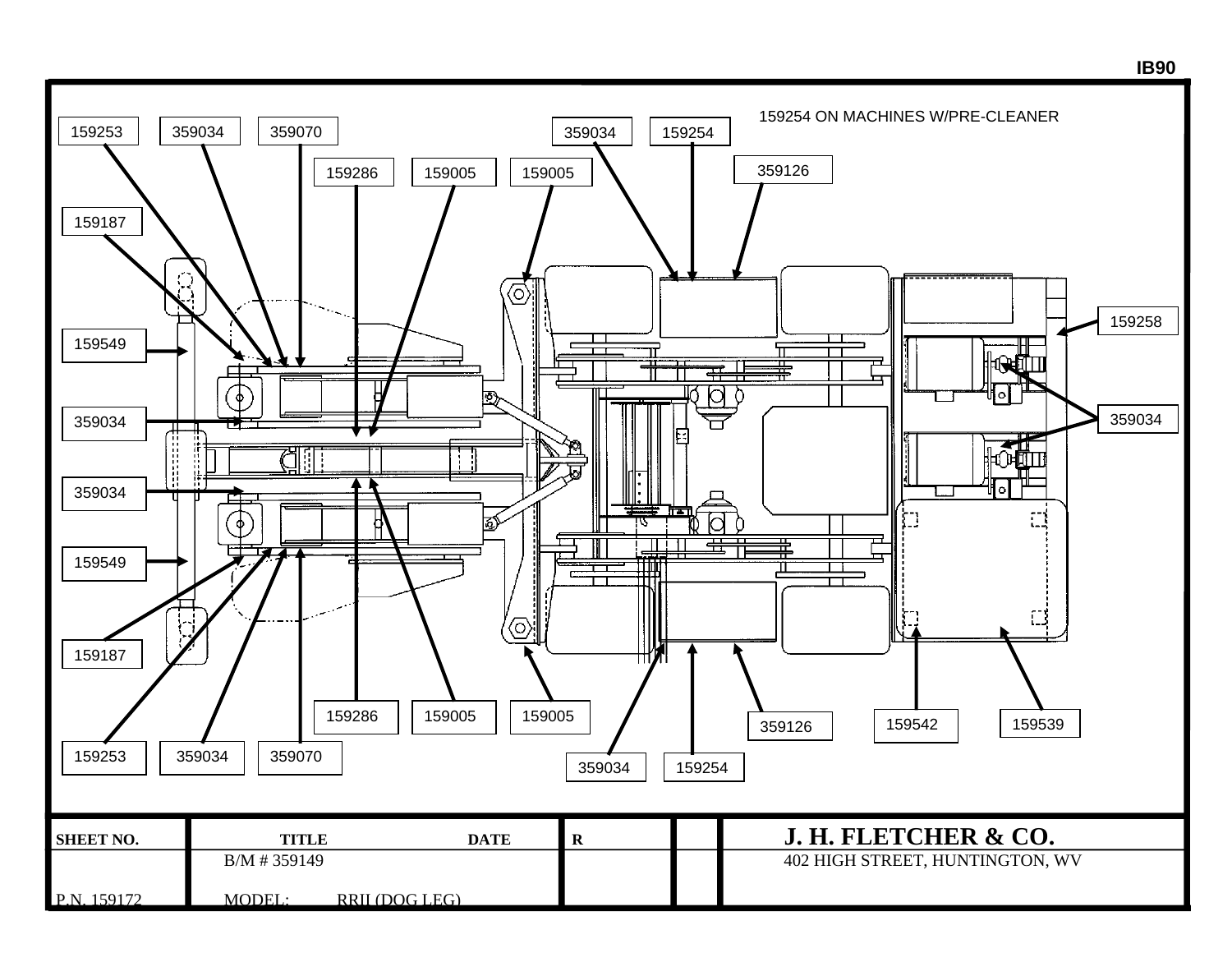# **IB90 WARNING TAGS**

# **A WARNING**

#### DO NOT ATTEMPT TO OPERATE THIS MACHINE UNLESS YOU<br>HAVE READ THE OPERATOR'S MANUAL AND HAVE COMPLETED THE REQUIRED TASK TRAINING.

#### **REFORE STARTING MOTOR(S):**

Check the area around the machine for hazards - roof, ribs, floor and<br>methane gas. Eliminate safety hazards before continuing.

Make sure the machine is in safe operating condition. Make sure all safety devices are present and operating correctly.

Check control levers for free operation and make sure they are all in<br>the OFF or NEUTRAL position before starting the motor(s).

#### **AFTER STARTING MOTOR(S):**

Test all stop switches and hydraulic disconnects for proper operation. Carefully operate all controls to make sure they control the correct<br>machine function and operate in the proper direction at normal speed.

#### **BEFORE LEAVING THE MACHINE:**

Empty all dust collectors and clean or replace filter elements if required. Park the machine in a safe location, under permanently supported roof with wheels blocked or machine angled against the rib to prevent rolling.

Fully lower all moving parts, turn machine circuit breaker OFF<br>and turn off power to the machine at the power center.

Report any hazardous or unsafe condition to your supervisor immediately.

#### **GENERAL SAFETY REMINDERS:**

Repairs and adjustments on this machine are to be made only by trained and authorized personnel. Incorrect or unauthorized adjustments can<br>result in equipment damage, personal injury or even death. Refer to the<br>Maintenance, Parts and Operator's manuals for complete information. Before performing maintenance, repair or inspection always fully lower securely block moving parts and lock out electrical power.

Do not make unauthorized machine modifications or utilize repaired or replacement parts which do not meet original manufacturer's specifications.

This and all other safety notices must be maintained on the machine<br>at all times - DO NOT REMOVE THIS NOTICE- replace as required.

<u> Slateiras</u>

Part No.: 159539 -

# **WARNING**

**PINCH POINT COULD RESULT IN DEATH** OR SEVERE INJURY **NEVER OPERATE MACHINE WITHOUT GUARD IN PLACE** J.H. FLETCHER & CO. PART NO. 359034







## **DANGER FALLING ROCK HAZARD-**

WILL CAUSE SERIOUS INJURY OR **DEATH** NEVER STAND OR TRAVEL BEYOND **SUPPORTED ROOF. DO NOT REMOVE LABEL** 

©J.H. FLETCHER & CO., 1987 PART NO. 159549 ●



# **ADANGER**

**CRUSHING HAZARD. CAN CAUSE SEVERE INJURY** OR DEATH. NEVER ENTER AREA IN RED UNLESS POWER TO THE **MACHINE HAS BEEN** LOCKED OUT. **J.H. FLETCHER & CO. PART NO. 159286** 





# **ADANGER**

Crush hazard area.

Can cause severe injury or death.

Get clear before moving drill boom.

J.H. Fletcher & Co.





# **AWARNING** Crushing hazard.

Can cause severe iniurv or death.

Keep all body parts inside compartment when operating.

J.H. Fletcher & Co. Part No. 159542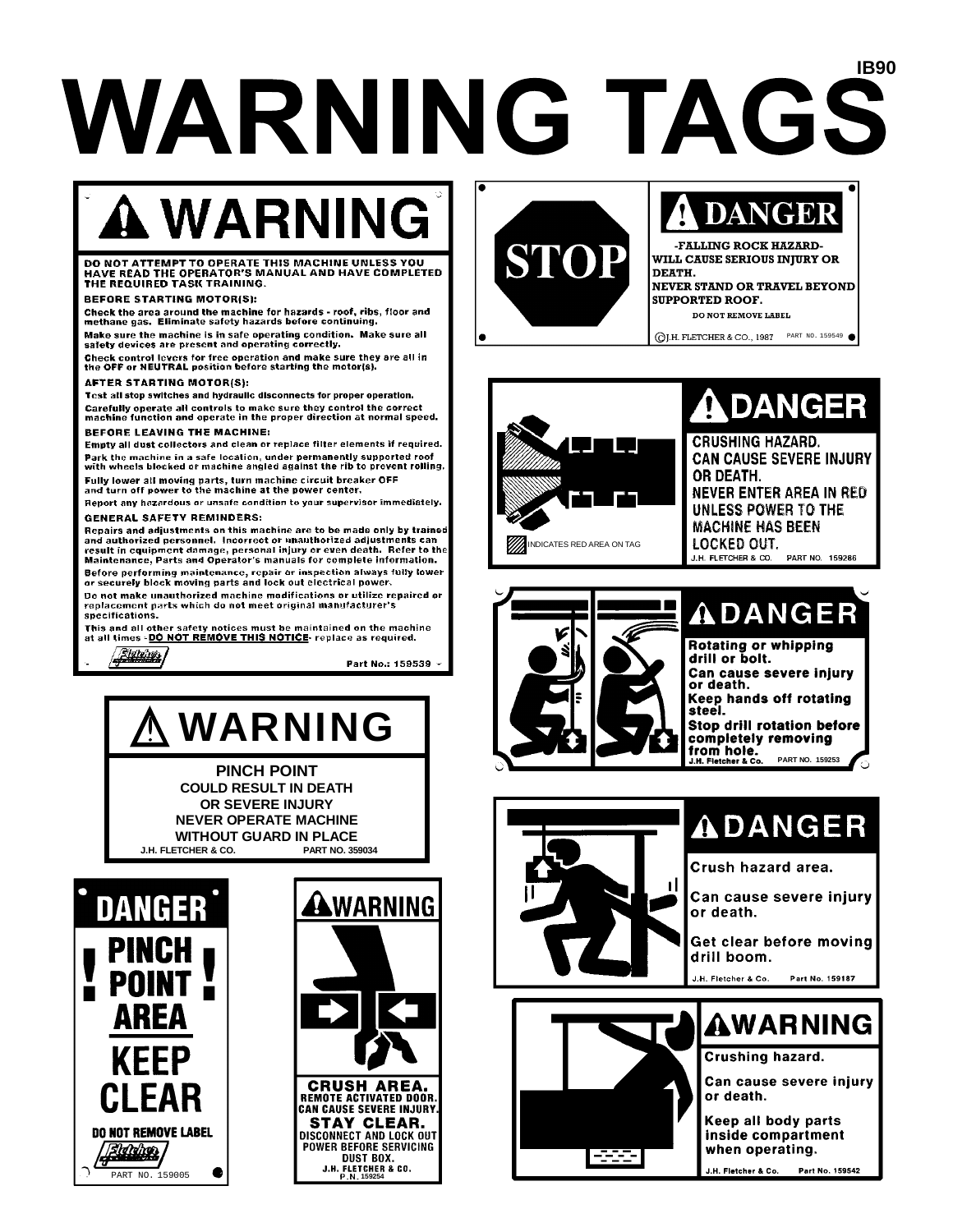# WARNING

# **CRUSHING HAZARD**

**Boom may fall suddenly.** 

Can cause severe injury or death.

Fully lower or securely block all moving parts and Lock out power before performing maintenance.

> J.H. FLETCHER & CO. PART NO. 359070

| A NOTICE                                                                                                                                                                                                                                                                         |
|----------------------------------------------------------------------------------------------------------------------------------------------------------------------------------------------------------------------------------------------------------------------------------|
| J. H. FLETCHER & CO.: DUST COLLECTION SYSTEM                                                                                                                                                                                                                                     |
| 1. SHUT THE MACHINE OFF.<br>2. OPEN THE DUST BOX DOOR.                                                                                                                                                                                                                           |
| NOTE: IF MACHINE IS EQUIPPED WITH DUST BAG, REVIEW PROCE-<br>DURES IN OPERATOR'S MANUAL FOR ADDITIONAL INFORMATION.                                                                                                                                                              |
| LOOK AT THE DUST FILTER (DO NOT ATTEMPT TO CLEAN THE<br>3.<br>FILTER, AS THIS FILTER WILL CONTAIN A HIGH CONCENTRATION<br>OF RESPIRABLE DUST.                                                                                                                                    |
| 4. IF THE DUST FILTER IS EXTREMELY CLOGGED, HAVE MAINTE-<br>NANCE REPLACE THE FILTER WITH A NEW ONE. IF YOU ARE                                                                                                                                                                  |
| CHANGING THE FILTER, WEAR APPROPRIATE PPE PROTECTION.<br>5. PULL OUT THE HEAVIER DUST "FINES" WHICH HAVE GATHERED<br>AT THE BOTTOM OF THE BOX. REMOVE THE FINES BY GRABBING                                                                                                      |
| THE TRAY AND PULLING OUT THE DUST "FINES".<br>6. WHEN YOU ARE REMOVING THE DUST, MAKE SURE YOU STAND<br>ON THE SIDE OR END THAT IS PUSHING FRESH AIR AGAINST<br>YOUR BACK SO THAT THE DUST "FINES" THAT COME OUT ARE<br>BLOWN AWAY FROM YOU.<br>7. REPLACE THE TRAY IN THE TANK. |
| NOTE: TRAY NOT SUPPLIED IF DUST BAGS ARE USED.                                                                                                                                                                                                                                   |
| 8. USE A TOWEL/RAG TO REMOVE DUST FROM AROUND THE<br>GASKET ON THE DOOR.                                                                                                                                                                                                         |
| 9. CHECK COMPLETE SYSTEM FOR LEAKS OR RESTRICTIONS.<br>10. SECURE THE DOOR.                                                                                                                                                                                                      |
| SEE SERVICE AND PARTS MANUALS FOR INFORMATION ON THIS SYSTEM.                                                                                                                                                                                                                    |
| USE ONLY J. H. FLETCHER & CO. REPLACEMENT PARTS<br>TO MAINTAIN MSHA DUST SYSTEM APPROVAL (30CFR PART 33).                                                                                                                                                                        |
| J. H. FLETCHER & CO.<br>PART NO. 359126                                                                                                                                                                                                                                          |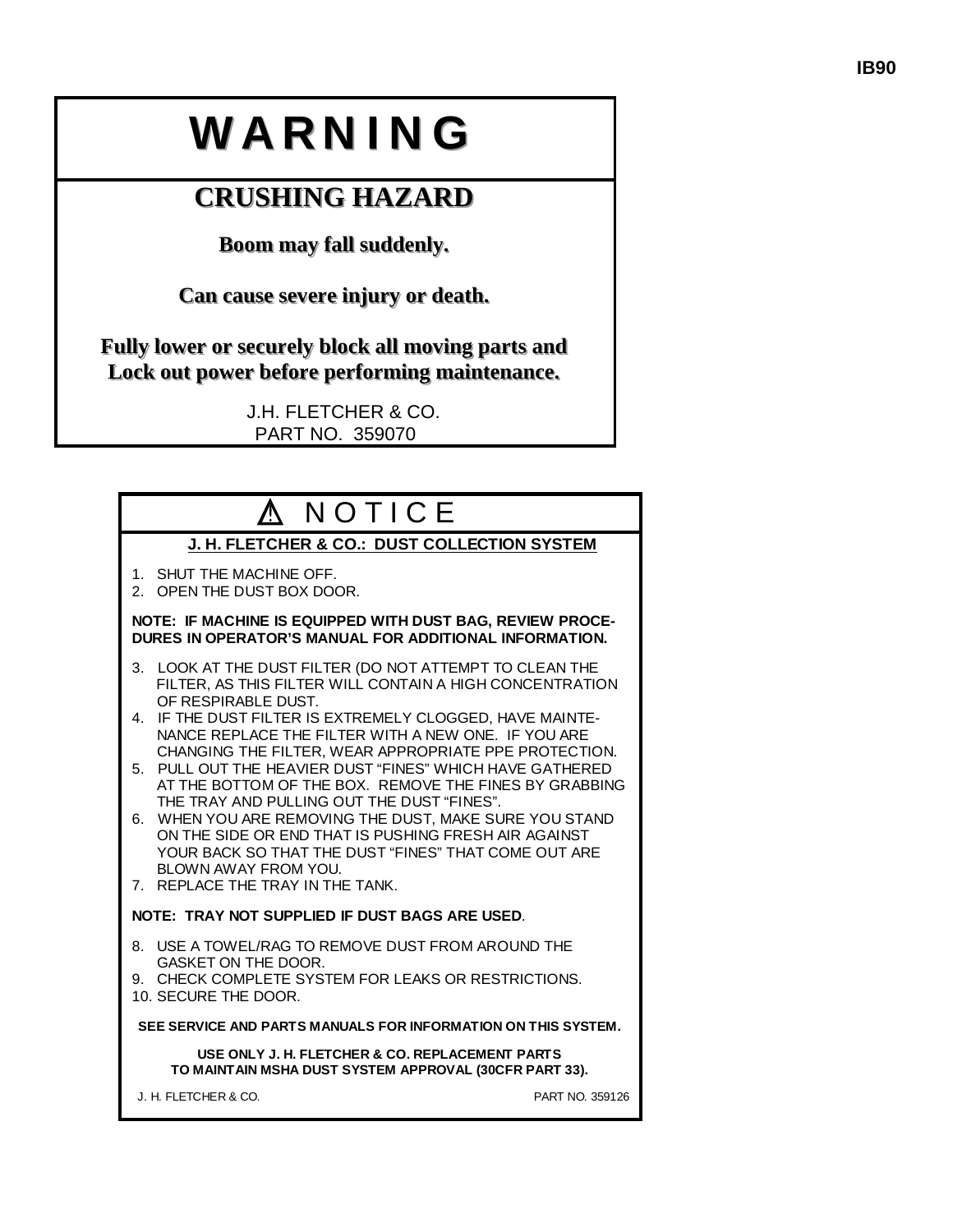